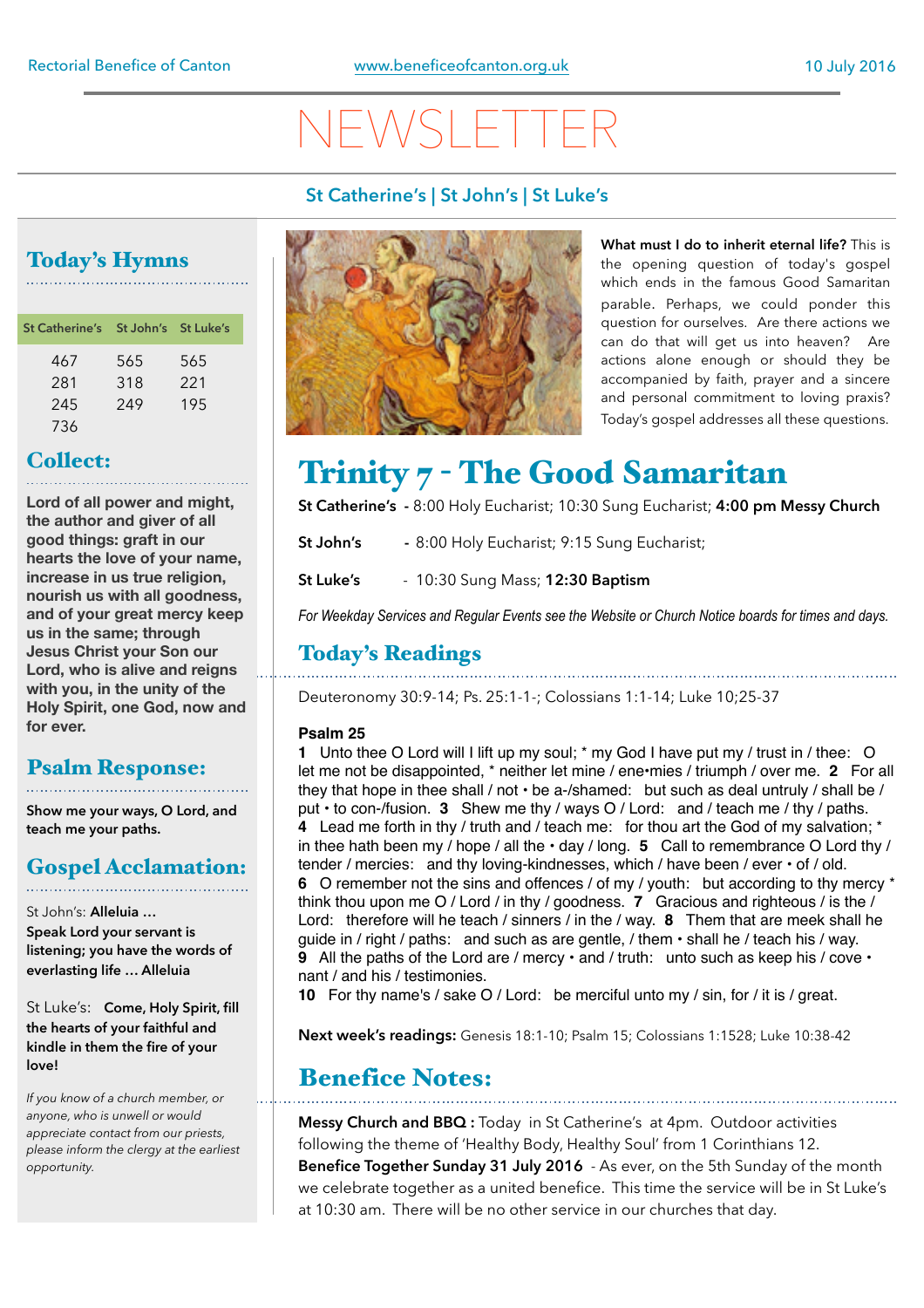#### Rectorial Benefice of Canton [www.beneficeofcanton.org.uk](http://www.beneficeofcanton.org.uk) 10 July 2016

**Faith Pictures i**s a short course designed to help us talk naturally to friends, neighbours and colleagues about our faith and what we believe. The heart of the course is about helping people to identify a single picture or image that embodies something of their faith. We meet on Wednesdays for 6 weeks in the vicarage from 7:30 to 9pm and it is meant to be lighthearted and informal. It starts on 7 September 2016. See the Benefice website for more details or ask Fr Phelim. **Services during August** - weekday services will be suspended for the month of August only. Also, there will only be one 8:00 Holy Eucharist on Sundays (1st and 3rd Sundays in St John's; 2nd and 4th Sundays in St Catherine's). Nor will there be any Sunday evening services during August. The normal weekday and Sunday services resume in September **Confirmation Programme** - The programme will resume on Sat 17 September at 11:30 am in the vicarage. . **Newsletter items** - any items for inclusion in the newsletter please send to Linsay Jones [linsaycoolhouse@hotmail.com](mailto:linsaycoolhouse@hotmail.com) . Space is limited. If you'd like an email copy of the newsletter and readings please ask Sheila on [mgsmkelly1@gmail.com](mailto:mgsmkelly1@gmail.com)  **Paradise Run** The next run is Sat July 16. Can you please take your food as usual on the day between 6-7 to Sylvias (114 Pencisely Rd) or Diana (23 Greenfield Ave). For details about this charity for the homeless Contact Diana 07754179373. **Benefice Directory -** We have started the process of updating our Benefice Directory. Your churchwardens will give out the forms. We'd appreciate greatly if you could return them by 31 July. If you do not wish to be in the Directory please let us know on the form. A form will also be available online at our website.

**Home Group -** bible study group, looking at the Sunday gospel readings, meets every Thurs in St John's 7-9pm. For more details contact Andrew Sims: 02920 344641 [maxsims@hotmail.com](mailto:maxsims@hotmail.com) .

#### St Catherine's Notes:

**Wednesday Eucharist -** Due to a clergy training event at Cardiff Met there will be no Wednesday Eucharist this week**. Bookings -** To book the Hall contact the clergy or email [hall.stcatherines@gmail.com.](mailto:hall.stcatherines@gmail.com) **Midweek Services:** Holy Eucharist this Wednesday at 11:00 am

## St John's Notes:

**Summer Fair** -The amount raise at the Summer Fair last Saturday was £1070. Thank you to all who supported this event. **Coffee Morning** - Please note there is NO Coffee Morning and Book sale this month. **Ty Bronna** - this month's collection for Ty Bronna is sugar, tea, coffee. **Church Booking -** To book the church please contact the clergy. For concerts contact Gill Winton (see website). **Midweek Services:** Holy Eucharist on Thursdays at 10:30

## St Luke's Notes:

**Hall Bookings -** To book the Hall please contact Jackie Page on 029 2091 3808. **Funeral of Rupert Bowen -** Tuesday 19 July at 11:15 in St Luke's. We thank God for Rupert's contribution to the life of St Luke's when he was Churchwarden and remember Sally and their family at this time. **Midweek Services:** Masses at 10:00 am on Tuesdays and Wednesdays; 6:30 pm on Fridays; and 10:30 am on Saturdays**.**

**Recently Departed:** Rupert Bowen**,** Annie Hearne, Robin Roach

#### This Week in the Benefice: (Diocesan Prayer / Anglican Prayer Cycle / Events and Services)

- **Sun 10** Pentyrch & Capel Llanilterne, Michael John (V), Church of Philippines; **Trinity 7**
- **Mon 11** Radyr, Jenny Wigley (R); Dutse, Nigeria; **St Benedict**
- Tues 12 St Fagan & Michaelston-super-Ely, Peggy Jackson (PinC); East Carolina, USA;
- **Wed 13** DDO & Vocations Advisors: Trystan Hughes, Caroline Downs, David Morris, Melanie Prince, Viv Parkinson; E Kerala;
- **Thur 14** Tongwynlais, Zoe King (PinC); East Ruwenzori (Uganda); **John Keble**
- **Fri 15** RB Whitchurch, John Rowlands (TR), Peter Mortimer (TV), Marija Flipse (TV), Jonathan Wright (C); Tennessee;
- **Sat 16** Penarth and Barry Deanery, Peter Cox (AD); Eastern Himalayas (India);
- **Sun 17** Barry All Saints, Kevin Lake (PinC); Rwanda Province; **Trinity 8**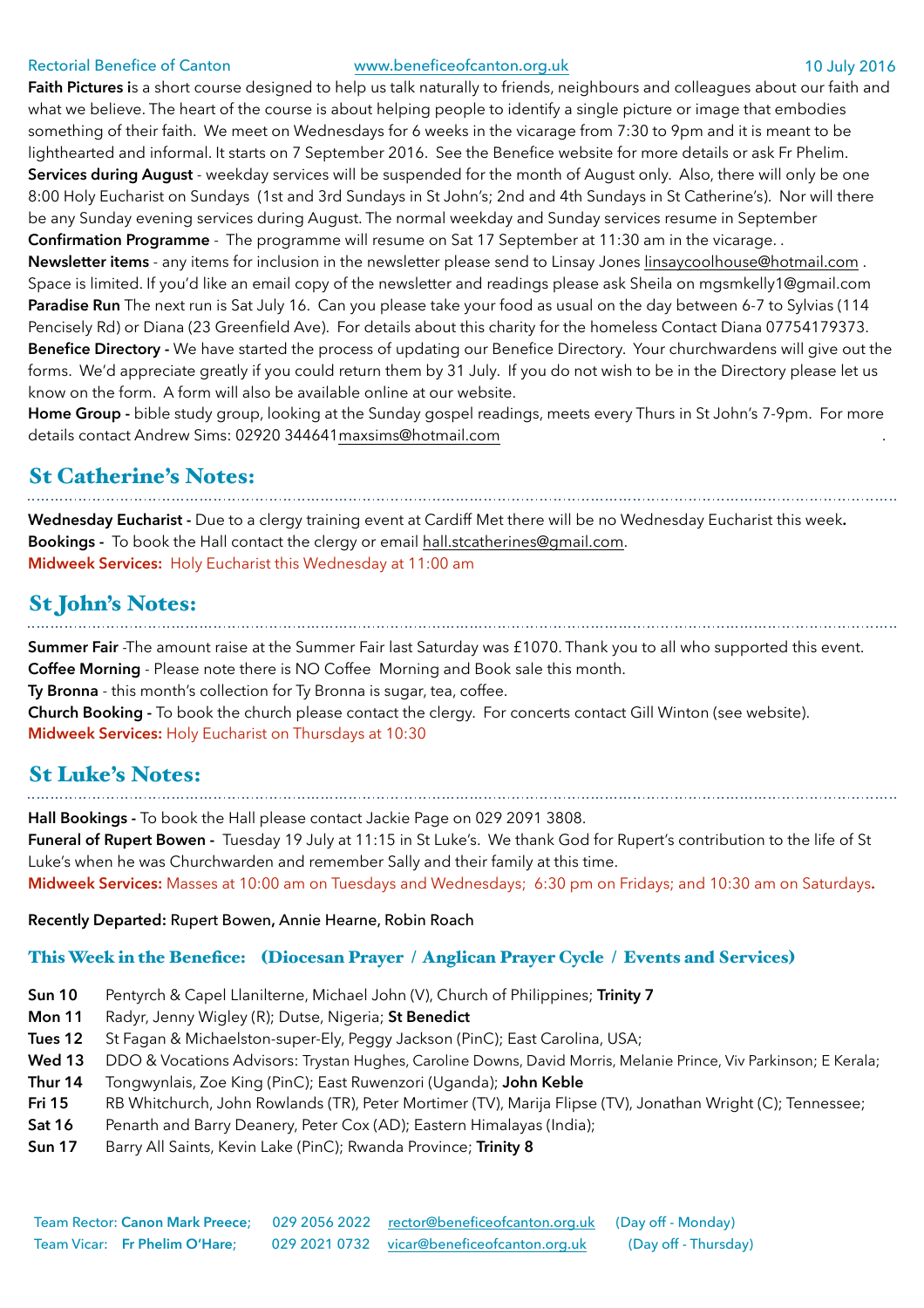## **10 July 2016 – Seventh Sunday after Trinity** *(Proper 10)*

#### **Collect of the Day**

Lord of all power and might, the author and giver of all good things: graft in our hearts the love of your name, increase in us true religion, nourish us with all goodness, and of your great mercy keep us in the same; through Jesus Christ your Son our Lord, who is alive and reigns with you, in the unity of the Holy Spirit, one God, now and for ever.

#### **First Reading**

A reading from the book of Deuteronomy.

Moses spoke to the people, saying, The LORD your God will make you abundantly prosperous in all your undertakings, in the fruit of your body, in the fruit of your livestock, and in the fruit of your soil. For the LORD will again take delight in prospering you, just as he delighted in prospering your ancestors, when you obey the LORD your God by observing his commandments and decrees that are written in this book of the law, because you turn to the LORD your God with all your heart and with all your soul.

Surely, this commandment that I am commanding you today is not too hard for you, nor is it too far away. It is not in heaven, that you should say, 'Who will go up to heaven for us, and get it for us so that we may hear it and observe it?' Neither is it beyond the sea, that you should say, 'Who will cross to the other side of the sea for us, and get it for us so that we may hear it and observe it?' No, the word is very near to you; it is in your mouth and in your heart for you to observe.

*Deuteronomy 30.9-14* 

This is the word of the Lord. **Thanks be to God.**

### *Psalm 25.1-10*

R **Show me your ways, O Lord, and teach me your paths.**  To you, O Lord, I lift up my soul; my God, I put my trust in you; let me not be humiliated, nor let my enemies triumph over me. Let none who look to you be put to shame; let the treacherous be disappointed in their schemes. **R** 

Show me your ways, O Lord, and teach me your paths. Lead me in your truth and teach me, for you are the God of my salvation; in you have I trusted all the day long. **R**  Remember, O Lord, your compassion and love, for they are from everlasting. Remember not the sins of my youth and my transgressions;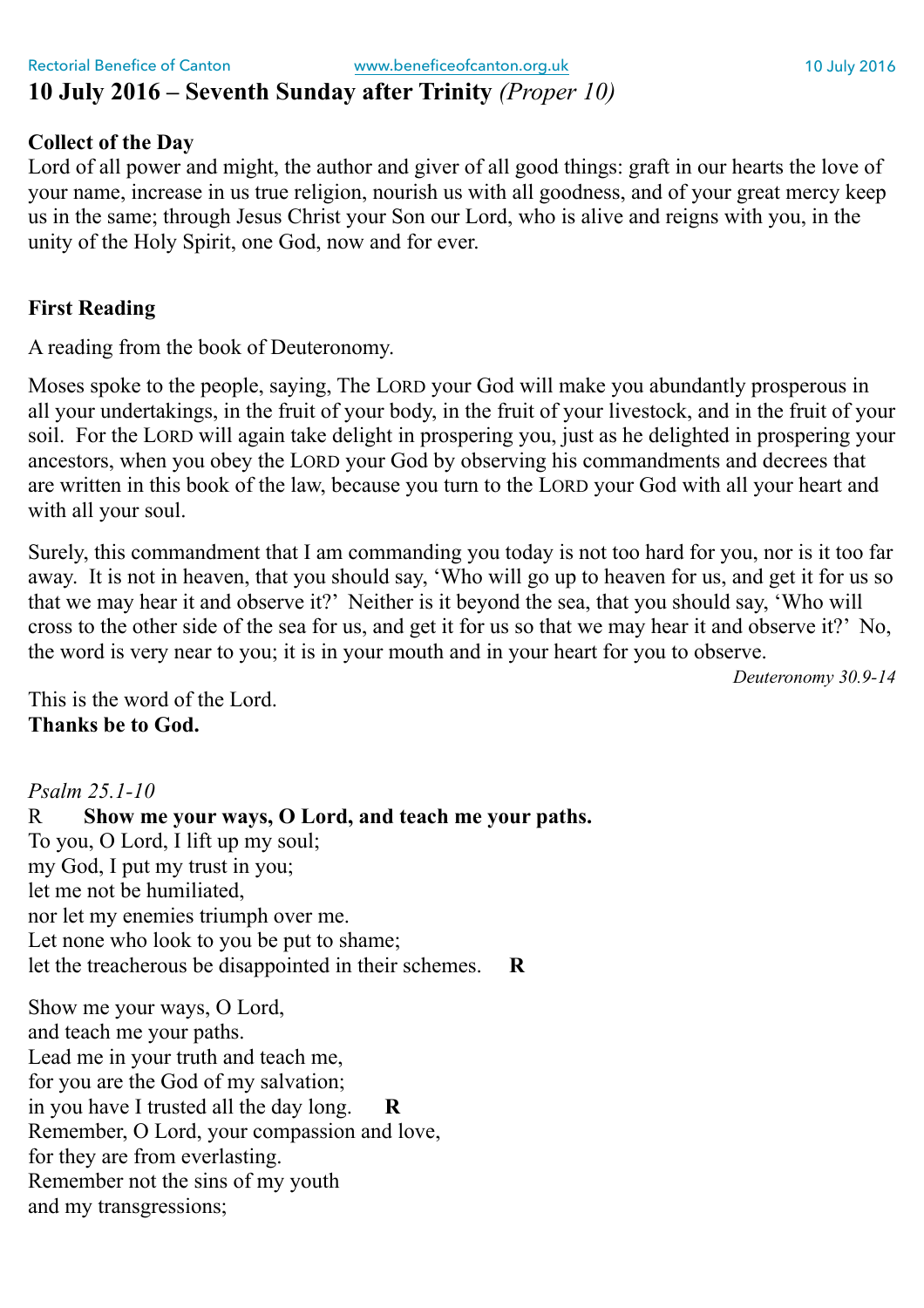remember me according to your love and for the sake of your goodness, O Lord. **R** 

Gracious and upright is the Lord; therefore he teaches sinners in his way. He guides the humble in doing right and teaches his way to the lowly. **R** 

All the paths of the Lord are love and faithfulness to those who keep his covenant and his testimonies. For your name's sake, O Lord, forgive my sin, for it is great. **R**  R **Show me your ways, O Lord, and teach me your paths.** 

#### **Second Reading**

A reading from the letter of Paul to the Colossians.

Paul, an apostle of Christ Jesus by the will of God, and Timothy our brother, to the saints and faithful brothers and sisters in Christ in Colossae: Grace to you and peace from God our Father.

In our prayers for you we always thank God, the Father of our Lord Jesus Christ, for we have heard of your faith in Christ Jesus and of the love that you have for all the saints, because of the hope laid up for you in heaven. You have heard of this hope before in the word of the truth, the gospel that has come to you. Just as it is bearing fruit and growing in the whole world, so it has been bearing fruit among yourselves from the day you heard it and truly comprehended the grace of God. This you learned from Epaphras, our beloved fellow-servant. He is a faithful minister of Christ on your behalf, and he has made known to us your love in the Spirit.

For this reason, since the day we heard it, we have not ceased praying for you and asking that you may be filled with the knowledge of God's will in all spiritual wisdom and understanding, so that you may lead lives worthy of the Lord, fully pleasing to him, as you bear fruit in every good work and as you grow in the knowledge of God. May you be made strong with all the strength that comes from his glorious power, and may you be prepared to endure everything with patience, while joyfully giving thanks to the Father, who has enabled you to share in the inheritance of the saints in the light. He has rescued us from the power of darkness and transferred us into the kingdom of his beloved Son, in whom we have redemption, the forgiveness of sins.

*Colossians 1.1-14* 

This is the word of the Lord. **Thanks be to God. Gospel** 

Hear the holy Gospel of our Lord Jesus Christ according to Luke. **Glory to you, O Lord.** 

A lawyer stood up to test Jesus. 'Teacher,' he said, 'what must I do to inherit eternal life?' He said to him, 'What is written in the law? What do you read there?' He answered, 'You shall love the Lord your God with all your heart, and with all your soul, and with all your strength, and with all